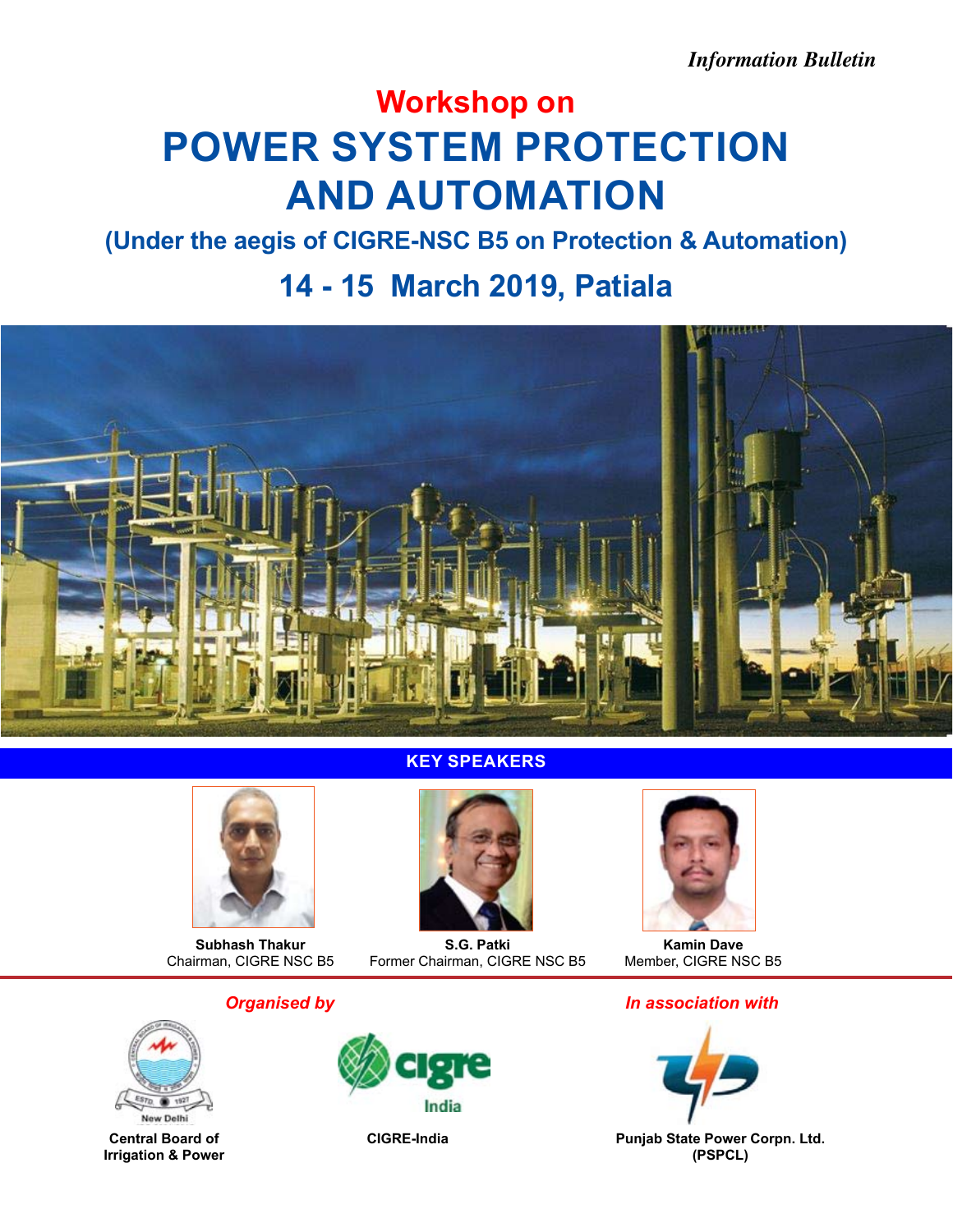#### **INTRODUCTION**

Central Board of Irrigation & Power (CBIP) has been organizing conferences/workshops on "Power System Protection" regularly in the past in various regions of the country with a view to disseminating technical knowledge to the professionals in this specialized field. CBIP had earlier organized Conferences/workshop on this subject in the years 1998, 2001, 2004, 2007, 2009, 2010, 2011, 2012, 2014 & 2018 which were great success and largely appreciated.

The matter regarding organization of Workshop on "Power System Protection & Automation" at Patiala was discussed with Punjab State Power Corporation Limited (PSPCL) and joint decision has been taken between PSPCL & CBIP to organize Workshop on 'Power System Protection & Automation', at Patiala for the benefit of Professionals in the Northern Region including the Engineers belonging to PSPCL.

Accordingly CBIP jointly with CIGRE-India and Punjab State Power Corporation Limited (PSPCL) is organizing a Workshop on 'Power System Protection & Automation', on 14-15 March 2019 at TTI, Shakti Vihar, PSPCL, Patiala, Punjab.

#### **AIM & OBJECTIVE**

Power supply has become so important component for development of our country that serious efforts have to be made to provide a reliable power system. Increasing demand on the power system increases the likelihood of complex problem of system instability and therefore requires effective protection system. Modern substation with digital protection and control systems are meeting these requirements through the use of innovative technologies and designs. With technological and scientific advancements, more and more sophisticated protection relays are entering the market every year and new features and enhancements are available for protection engineers. With the aim to acquaint the professionals about the latest technologies in the protection system and to discuss the various problems related thereto with a purpose to improve the knowledge of professionals and to improve performance of electrical power systems, this Workshop on Power System Protection has been planned at short notice.

#### **Call for Case Studies**

Renowned experts in field of Protection and Automation Shri S.G. Patki, Shri Subhash Thakur and Shri Kamin Dave has been invited to deliver the lecture during this Workshop. Eminent experts from Utilities, Manufacturing organization and academic institutes shall also be invited to present the case studies. Experts who desire to participate for making presentation on different aspects of Protection including case studies are requested to furnish the write-ups to CBIP office latest by 28th February 2019.

#### **TOPICS**

The following topics will be deliberated during the course of two days deliberations of the Workshop:

- 1. Basics of Protection
- 2. Protection and Monitoring of Main Plants and Transmission Circuits
- 3. Conventional Instrument Transformers and Novel Sensors
- 4. Substation Automation and Remote Control
- 5. Monitoring, Metering, Recording and Overall Power System Protection
- 6. Asset and Information Management, Maintenance, Training and Education
- 7. Case Studies on Protection Performance and Analysis
- 8. Latest Trends & Experience of IEC 61850 based Automation
- 9. PMU: Role and Impact in Power System Protection
- 10. End to End Testing of Line Differential Relays
- 11. Motor Protection
- 12. Power System Protection and Automation Utilities Experience

#### **Date and VENUE**

The Workshop will be held on 14-15 March 2019 (Thursday & Friday) at TTI, Shakti Vihar, PSPCL, Patiala, Punjab.

#### **REGISTRATION**

The perspective participants, desirous of attending the Workshop may register themselves by sending the following details to CBIP along with necessary payments: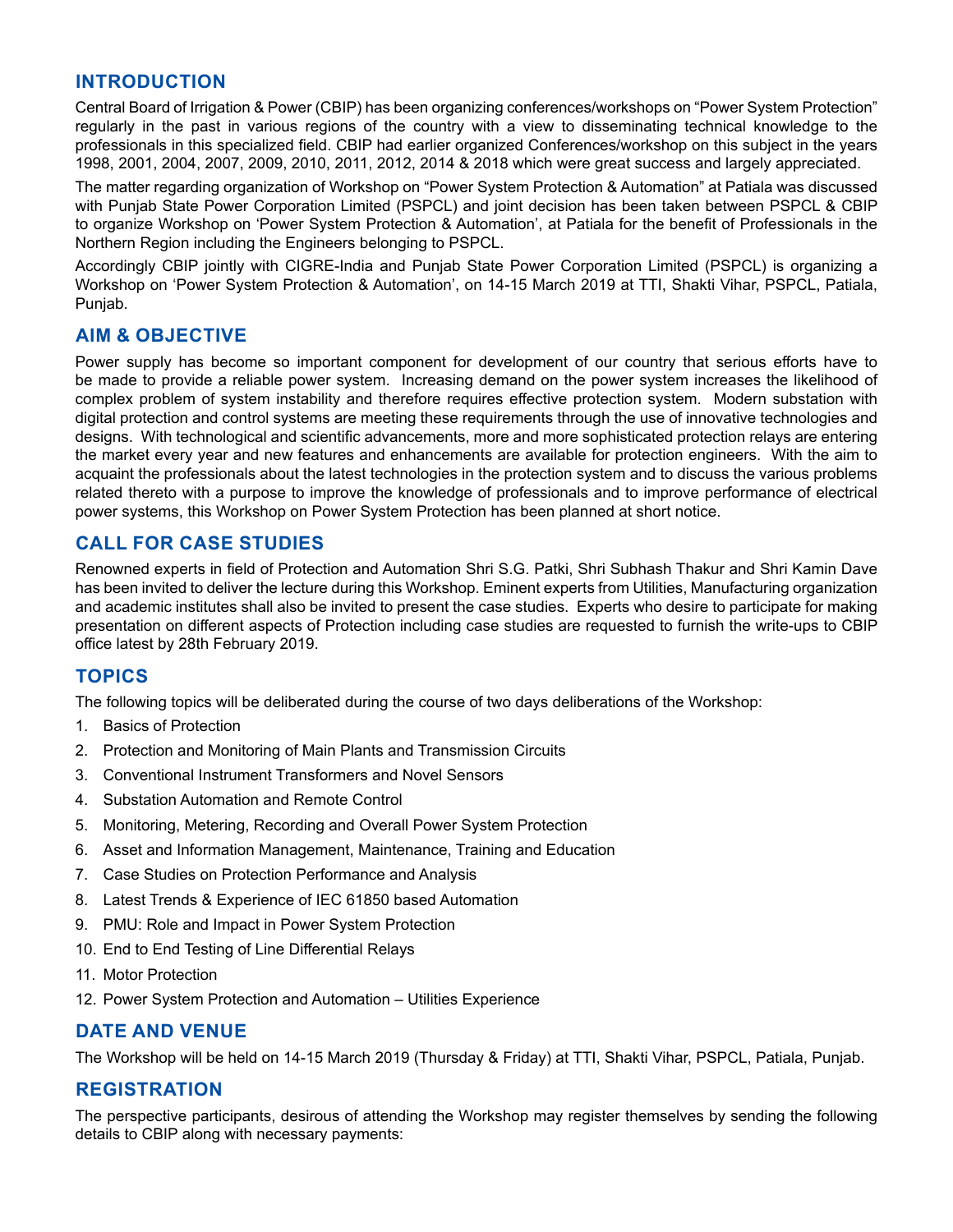| Delegate Name:    | Designation: |
|-------------------|--------------|
| Organization:     |              |
| Mailing address:  |              |
| Phone/Fax/E-mail: |              |

The workshop is non-residential and timing will be 10.00 AM to 5.00 PM on both the days. The registration will start at 9.00 AM on day one at the venue of the workshop.

The registration fee for attending the Workshop is given below:

- 1. Rs. 12,000/- per participant
- 2. Discounted fee for members of CBIP and CIGRE is Rs. 10,000/- per participant

Registration fee shall cover the registration kit, and Tea/ coffee / lunch during the Workshop. Participants will have to make their own arrangement for travel, boarding and lodging, etc.

#### **Payments**

All payments should be made by cheque at par/Demand Draft drawn in favour of "Central Board of Irrigation and Power", payable at New Delhi or by transfer the amount to HDFC Bank,

Address: 209-214, Kailash Building, 26 Kasturba Gandhi Marg, New Delhi 110001

Saving Bank Account No. : 00031110004411 Swift Code: HDFCINBBDEL

IFSC: HDFC 0000003 MICR Code: 110240001

#### **GST @ 18% shall be charged extra GST No. 07AAAJC0237F1ZU**

#### **CALL FOR ADVERTISEMENTS**

A limited space for insertion of advertisements in the Workshop proceedings is available at the following rates:

| <b>Position</b>            | <b>Charges for Colour</b><br><b>Advertisements</b> |
|----------------------------|----------------------------------------------------|
| Back cover page            | 35,000                                             |
| Second or third cover page | 25,000                                             |
| Full page (A4)             | 20,000                                             |

Note : *Material required in Pdf format or Coreldraw file.*

#### **Sponsorship & Privileges**

The Workshop provides an effective opportunity for sponsoring companies to promote their products/services to a focused audience, besides networking with engineers of utility, manufacturers and academic institutions during tea/ coffee and lunch intervals. Sponsors are assured of full visibility with printing of their names on proceedings, banners and other publicity material related to Workshop and will have the privilege of distribution of their product's pamphlets/ catalogues during the Workshop. Sponsors will also have the privilege of sending delegates exempted from payment of registration fee as indicated hereunder:

| <b>Category of Sponsorship</b> | Fee in Rs. | <b>Privileges</b>                                                                                                                                                                                                                                  |
|--------------------------------|------------|----------------------------------------------------------------------------------------------------------------------------------------------------------------------------------------------------------------------------------------------------|
| <b>Platinum Sponsor</b>        | 3,00,000   | • Display of Logo on Main banner & other publicity material<br>• Free Delegates in the Workshop (10 Nos.)<br>• Free editorial in the proceedings (2 pages)<br>• Advertisement in Proceedings<br>• Table space for display of services at the venue |
| <b>Gold Sponsor</b>            | 2,00,000   | • Display of Logo on Main banner & other publicity material<br>• Free Delegates in the Workshop (06 Nos.)<br>• Free editorial in the proceedings (1 page)<br>• Advertisement in Proceedings<br>• Table space for display of services at the venue  |
| <b>Silver Sponsor</b>          | 1,00,000   | • Display of Logo on Main banner & other publicity material<br>• Free Delegates in the Workshop (03 Nos.)<br>• Advertisement in side Proceedings                                                                                                   |